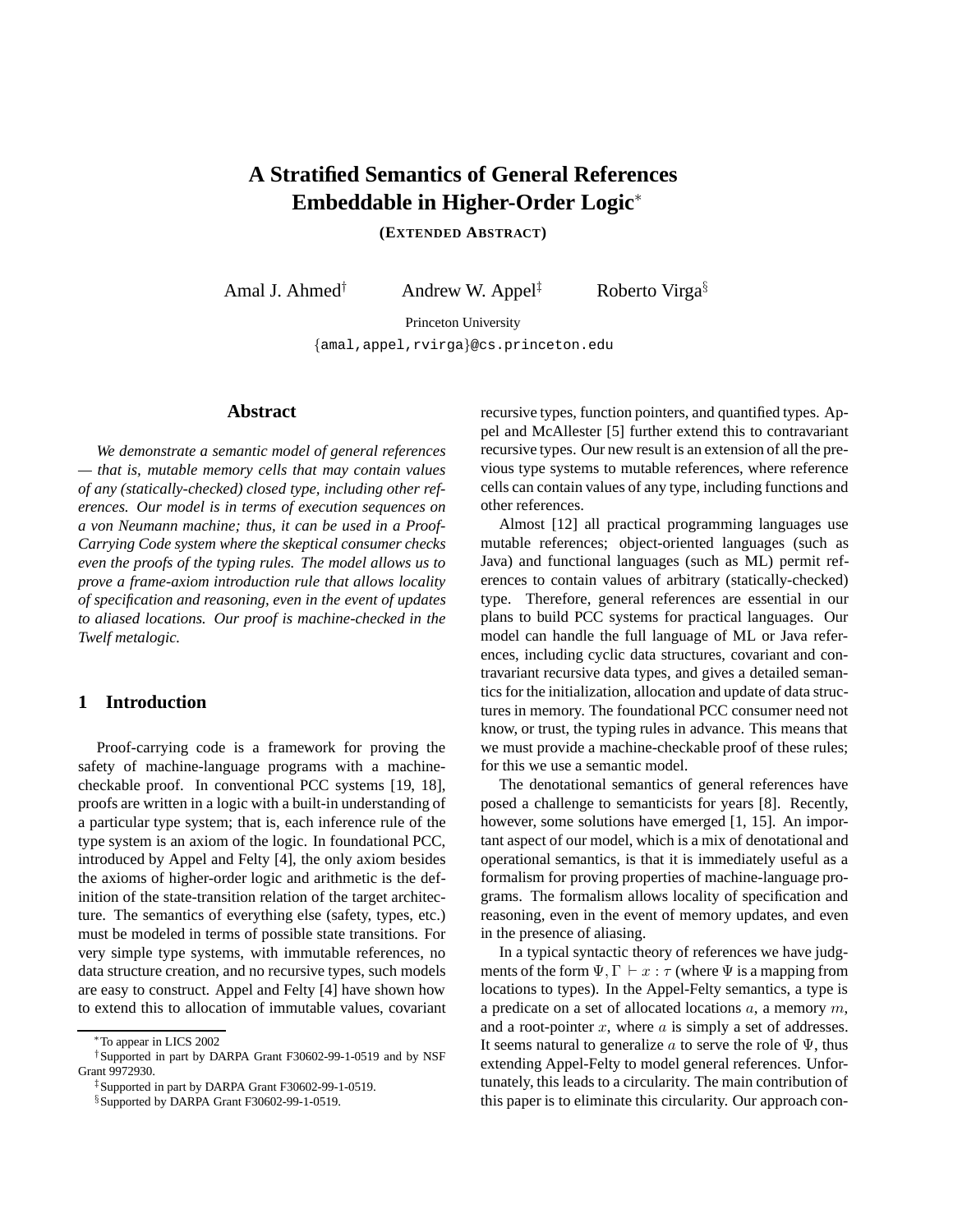sists of a stratification of the type universe, together with an interesting use of Gödel numbering as a way to encode the resulting hierarchy of types in higher-order logic. Also, our semantics is based on a possible-worlds model which seems crucial in modeling the intensionality inherent in ML-style references.

# **2 Foundational proofs of safety**

We begin by summarizing the foundational PCC approach to proving the safety of machine-language programs.

**Specifying safety.** The first step is to build a model of a von Neumann machine, such as the Sparc or the Pentium, and a safety policy. In this model, a machine state comprises a *register bank* and a *memory*, each of which is a function from integers (addresses) to integers (contents).

The execution of an instruction is modeled as a single step of the machine. First, we define each instruction  $i$  as a predicate on four arguments  $(r, m, r', m')$  such that, given a machine at state  $(r, m)$ , after execution of instruction i the machine will be at state  $(r', m')$ , provided that the execution does not violate the safety policy. For example, if the safety policy requires that "only *writable* addresses may be updated," (where the predicate writable is suitably specified as part of the safety policy), we can define the instruction  $\mathbf{m}[\mathbf{r_i} + \mathbf{c}] \leftarrow \mathbf{r_i}$  as:

$$
store(i, j, c) =
$$
  
\n
$$
\lambda r, m, r', m'.
$$
  $writeable(r(j) + c) \wedge m'(r(j) + c) = r(i)$   
\n
$$
\wedge (\forall x \neq (r(j) + c). m'(x) = m(x)) \wedge r' = r
$$

Next, we specify the step relation  $(r, m) \mapsto (r', m')$  which formally describes a single instruction execution. It requires the existence of an instruction i and a register bank  $r^{\prime\prime}$  such that the integer at location  $r(PC)$  (PC is the program counter) in memory  $m$  decodes to instruction  $i$ , updating the register bank r with an incremented program counter produces  $r^{\prime\prime}$ , and finally instruction *i* safely maps  $(r'', m)$  to  $(r', m')$ :

$$
(r, m) \mapsto (r', m') =
$$
  
\n
$$
\exists r'', i. \text{ decode}(m(r(\text{PC})), i)
$$
  
\n
$$
\land r'' = r [\text{PC} := r(\text{PC}) + 1] \land i(r'', m, r', m')
$$

where  $f[d := x] = \lambda i$  if  $i = d$  then x else  $f(i)$ . <sup>1</sup>

We model a state in which the real machine would have a next step that violates the safety policy, as a state with no successor in the step relation. Then, proving that a state is safe (written safe $(r, m)$ ) amounts to showing that there is no path from  $(r, m)$  to a state with no successor. To prove a program safe it suffices to show that a state  $(r, m)$ where the program is loaded in memory  $m$  and the program counter  $r(PC)$  points to the first instruction of the program, is a safe state. We say that a state  $(r, m)$  is safe to execute for k steps, written safen $(k, r, m)$ , if it cannot get stuck

within k instructions. Then, we show  $\text{safe}(r, m)$  by proving  $\forall k$ . safen $(k, r, m)$  by induction on k, the number of future execution steps.

**Proving programs safe.** A program is a sequence of machine instructions at a specific place in memory. At each point in the program there is a precondition, or invariant, such that if the registers and memory satisfy the precondition it is safe to execute the program. The global invariant  $\Gamma$ maps each location in the program to its local invariant. <sup>2</sup> In foundational PCC (and also in Necula [19]) preconditions are expressed using types, e.g.,  $r(1) : \tau_1 \wedge m(102) : \tau_5$ . A judgment  $x : \tau$  in foundational PCC is interpreted as  $x :_{k,m} \tau$ , which may be read as "x has type  $\tau$  with respect to memory  $m$  to approximation  $k$ " or "the assumption that x has type  $\tau$  cannot be proved wrong within k steps of execution". Program invariants, then, are parametrized by  $k$ ,  $r$ , and  $m$ . Appel and McAllester [5] give a formal interpretation of the judgment  $\Gamma \vdash \{P\} C \{Q\}$ , (where C is an instruction and  $P$  and  $Q$  are the pre- and postcondition, respectively), as a statement about safe future execution of a program with respect to an induction hypothesis Γ in a foundational PCC system. Under this interpretation, to show  $\Gamma \vdash \{P\} C \{Q\}$  it is sufficient to prove two lemmas: progress and approximate preservation. Progress says that when the program counter points to address  $l$ , if  $C$  is a valid instruction at address  $l$  and the invariant at address  $l$  holds, then we can safely execute  $C$ :

**Lemma 1 (Progress)**

$$
\frac{\text{decode}(m(l), \llbracket C \rrbracket)}{r(\text{PC}) = l} \quad \frac{\Gamma(l) = P}{P(k, r, m)} \quad \frac{\Gamma(l+1) = Q}{k \ge 1}
$$
\n
$$
\frac{\exists r', m'. (r, m) \mapsto (r', m')}{r(\text{C})}
$$

Approximate preservation  $3$  says that if the invariant at address  $l$  holds, then executing the instruction at  $l$  leads to a state  $(r', m')$  such that the invariant  $\Gamma(r'(\text{PC}))$  is satisfied in state  $(r', m')$  with approximation  $k-1$  (since one execution step was consumed by the execution of  $C$ :

**Lemma 2 (Approximate Preservation)**

$$
\operatorname{decode}(m(l), \llbracket C \rrbracket) \qquad \Gamma(l) = P \qquad \Gamma(l+1) = Q
$$
\n
$$
r(\text{PC}) = l \qquad P(k, r, m) \qquad k \ge 1 \qquad (r, m) \mapsto (r', m')
$$
\n
$$
\Gamma(r'(\text{PC}))(k-1, r', m')
$$

# **3 Semantic models of types**

To motivate our upcoming model, we present three Hoare triples that read from, initialize, and update memory, respectively, and show type-inference rules required to prove that each triple holds. In a foundational system these

<sup>1</sup>For details on how to specify instruction encoding and semantics for real machine architectures, see Michael and Appel [16].

<sup>&</sup>lt;sup>2</sup>In practice, it would suffice for  $\Gamma$  to map only the entry points of basic blocks to the appropriate invariants.

<sup>&</sup>lt;sup>3</sup>We use "approximate" to indicate that unlike regular proofs of preservation, here the induction is on the number of *future* execution steps k.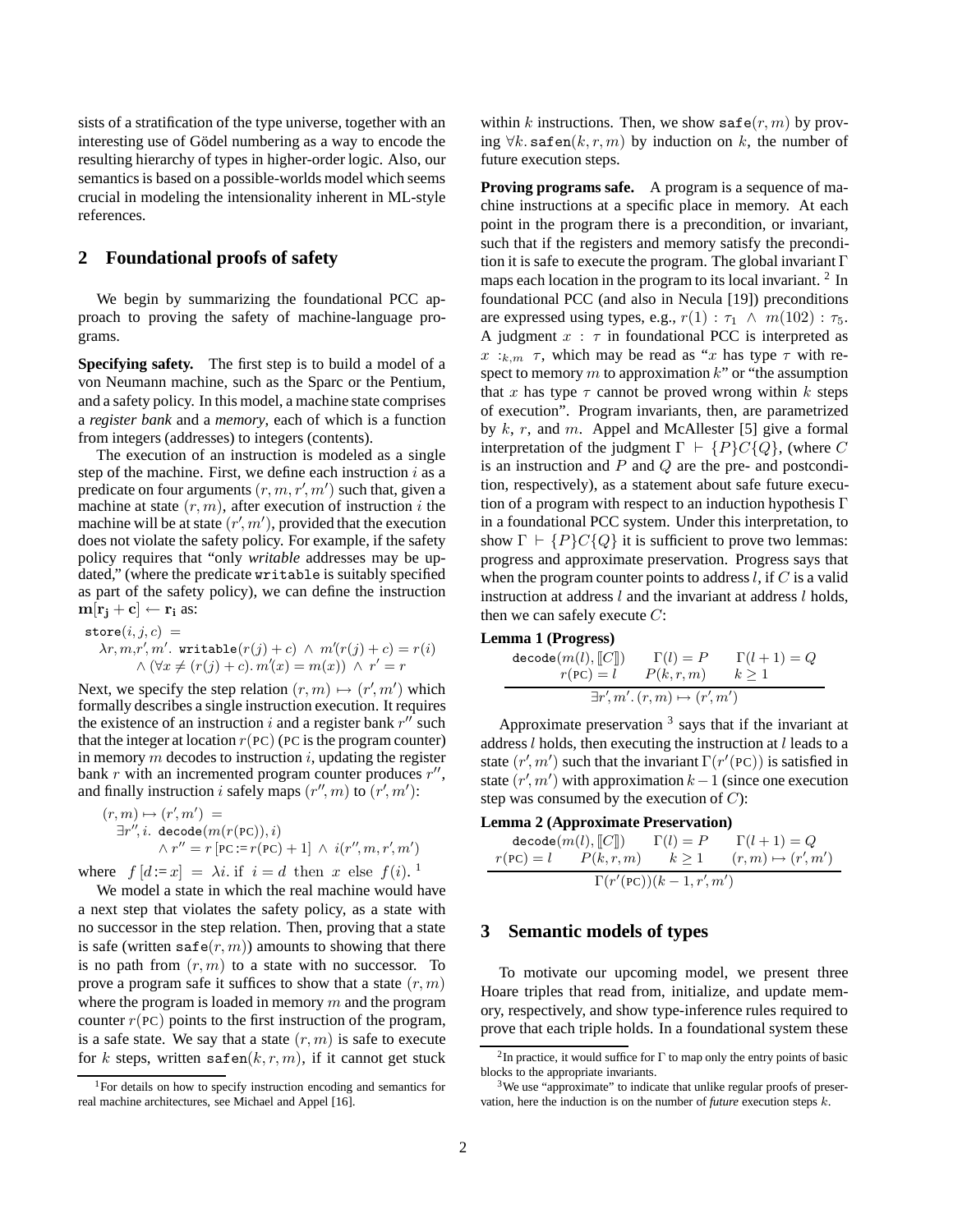inference rules cannot be added to the logic as axioms; we discuss the semantic models of types from which they can be derived as lemmas.

## **3.1 An indexed model**

### **Example 1 (Traversal of heap-allocated data)**

Consider the following Hoare triple involving an instruction that reads a value from a data structure in memory. The precondition says that this data structure must be a reference cell containing a value of type  $\tau$ , while the postcondition requires that the value in the destination register has type  $\tau$ .

$$
\{\lambda k, r, m. r(2) :_{k,m} \text{ ref } \tau\}
$$

$$
\mathbf{r_3} \leftarrow \mathbf{m}(\mathbf{r_2})
$$

$$
\{\lambda k, r, m. r(3) :_{k,m} \tau\}
$$

Let us prove that the above triple holds with respect to the global invariant Γ. To simplify the exposition, we will concentrate on proving approximate preservation — in our automated proofs, of course, we also prove progress. The step relation increments the program counter and the above instruction is not a control-flow instruction, so  $r'(PC) = l + 1$ is easily proved. Since we know from the semantics of the load instruction that  $m' = m$ , to prove  $r_3 :_{k=1,m'} \tau$ , we can use an inference rule similar to the **Ref Elimination** rule below. This rule says that if  $x$  is a pointer to a value of type  $\tau$  in memory m with index k, then the contents of memory m at address x are of type  $\tau$  with index  $k - 1$  (since one execution step is consumed in dereferencing the pointer).

#### **Ref Elimination**

$$
\frac{x:_{k,m} \text{ret } \tau}{m(x):_{k-1,m} \tau}
$$

But where does this inference rule come from? A *typespecialized* PCC system (such as Necula's [19]) would include a similar rule as an axiom. In foundational PCC, however, we build a semantic model of types that allows us to prove this type inference rule as a lemma. A value is a pair  $(m, x)$  of a memory m and an integer x (usually an address that can be thought of as the root-pointer to a data structure in memory). The domain of types has elements that are sequences of k-approximations to the value  $(m, x)$ , where  $(k, m, x)$  is in a type  $\tau$  iff  $(m, x)$  is "good enough" for  $k$  steps of execution [5]. Then, a program that executes j instructions where  $j \leq k$  also *believes* that x has type *τ*; that is,  $x:_{k,m} \tau \Rightarrow \forall j \leq k$ .  $x:_{j,m} \tau$ . Types can then be defined as predicates on  $(k, m, x)$  so that the judgment  $x:_{k,m} \tau$  is just syntactic sugar for  $\tau(k,m,x)$ . We can define integer and reference types as follows:

$$
\begin{array}{lcl} \mathsf{int}(k,m,x) & = & \mathsf{true} \\ (\mathsf{ref}~\tau)(k,m,x) & = & \mathsf{readable}(x) \, \wedge \, \forall j \! < \! k. \, \tau(j,m,m(x)) \end{array}
$$

From the definition of ref above, we can immediately prove the **Ref Elimination** rule as a lemma.

By defining a variety of types in this way (Appel and Felty [4] provide an extensive catalog), and using them as



**Figure 1. Pointer Aliasing**

building blocks to describe more complicated datatypes, we can reason about the safety of programs that traverse nontrivial data structures — just as long as these data structures are *statically* allocated.

#### **3.2 A dynamic allocation model**

#### **Example 2 (Dynamic heap allocation)**

Programs written in a call-by-value pure functional language allocate new data structures on the heap but never update old values. Appel and Felty [4] describe a semantic model that allows us to reason about the safety of such programs. Consider the following Hoare triple for an instruction that creates a new reference cell in memory by writing to a *new*, writable memory location, pointed to by register  $r_5$ . The situation is depicted in figure 1(a) where all "new" or unallocated memory cells appear shaded.

$$
\{\lambda k, r, m. r(1) :_{k,m} \tau_1 \wedge r(4) :_{k,m} \tau_2\}
$$
  
\n
$$
\mathbf{m}(\mathbf{r}_5) \leftarrow \mathbf{r}_4
$$
  
\n
$$
\{\lambda k, r, m. r(1) :_{k,m} \tau_1 \wedge m(r(5)) :_{k,m} \tau_2\}
$$

Given  $r_1 :_{k,m} \tau_1$  and the fact that the store instruction alters memory (i.e.,  $m' \neq m$ ), how can we prove  $r_1 :_{k,m'} \tau_1$ ? First, we distinguish between allocated and unallocated locations by maintaining a set a of allocated addresses. We expect that the program's memory allocator module keeps track of which memory addresses it has allocated using some data structure in registers and memory. Thus, from time to time, the set  $a$  is computable by some function  $a = \text{alloc}(r, m)$ . At other times, (for example, part way through an allocation), it may be that  $a \neq \text{alloc}(r, m)$ . As a result, a is existentially quantified when it appears in program invariants.

We say that a *state* is a pair  $(a, m)$  of an allocset a and a memory m. A value is now a tuple  $(k, a, m, x)$  of an index  $k$ , a state and a root-pointer and types are, as before, predicates on values. Only readable and writable locations are added to the allocset. This is accomplished by giving the program's allocator module an initial pool that is a subset of (readable ∩ writable). The types int and ref are defined as,

$$
int(k, a, m, x) = true
$$
  
(ref  $\tau$ )(k, a, m, x) =  $x \in a \land \forall j < k. \tau(j, a, m, m(x))$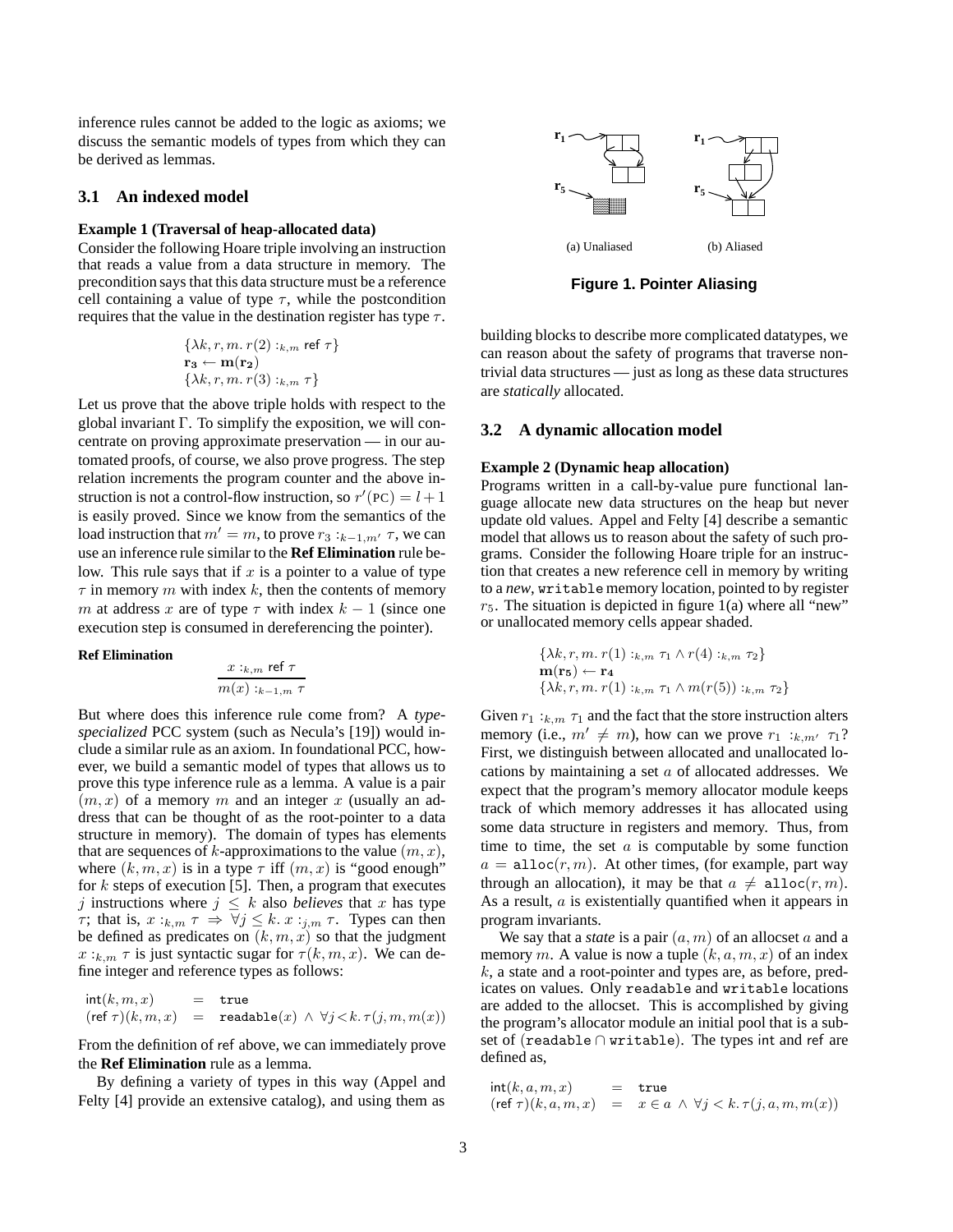Next, we specify that only unallocated locations can be modified, i.e., from a state  $(a, m)$  we can get to a state  $(a, m')$  if and only if  $\forall x \in \mathfrak{a} \Rightarrow m(x) = m'(x)$ . In this model, a store instruction never affects existing data structures; hence, we can prove that existing type judgments are preserved across memory updates. This model allows us to prove the following **Initialization Invariance** rule as a lemma. The rule says that when we update an unallocated location, type judgments made with respect to the old memory continue to be valid with respect to the new memory:

**Initialization Invariance**

$$
\frac{x :_{k,a,m} \tau \qquad y \notin a \qquad m' = m[y := z]}{x :_{k-1,a,m'} \tau}
$$

If we rewrite the invariants of our Hoare triple so that type judgments have the form  $x :_{k,a,m} \tau$ , using the **Initialization Invariance** rule we can prove the following statement:

$$
\{\lambda k, r, m. \exists a. r(1) :_{a,m} \tau_1 \wedge r(5) \notin a \wedge r(4) :_{a,m} \tau_2\}
$$

$$
\mathbf{m}(\mathbf{r}_5) \leftarrow \mathbf{r}_4
$$

$$
\{\lambda k, r, m. \exists a. r(1) :_{k,a,m} \tau_1 \wedge m(r(5)) :_{k,a,m} \tau_2\}
$$

### **3.3 The need for a new model**

### **Example 3 (Mutable data structures)**

The model described by Appel and Felty [4] cannot be used to reason about the safety of programs written in an imperative language. That model prohibits updates to allocated memory locations — the store instruction in the following Hoare triple performs such an update:

$$
\{\lambda k, r, m. \exists a. r(1) :_{k,a,m} \tau_1
$$
  

$$
\wedge r(5) :_{k,a,m} \text{ref } \tau_2 \wedge r(4) :_{k,a,m} \tau_2\}
$$
  

$$
\mathbf{m}(\mathbf{r}_5) \leftarrow \mathbf{r}_4
$$
  

$$
\{\lambda k, r, m. \exists a. r(1) :_{k,a,m} \tau_1 \wedge r(5) :_{k,a,m} \text{ref } \tau_2\}
$$

Consider the scenario illustrated by figure  $1(b)$  — the store instruction updates the location that  $r<sub>5</sub>$  points to (thereby modifying the data structure that  $r_1$  points to), so that we cannot know if  $r_1$  has type  $\tau_1$  with respect to the modified memory  $m'$ . We do not want to rule out situations such as this one where an aliased location is being updated. The **Update Invariance** rule allows us to handle updates even in the presence of aliasing. This rule says that when we update an *allocated* location, type judgments made with respect to the old memory continue to be valid with respect to the new memory. This suggests that writing to an allocated location should be permitted only if the update is type-preserving.

#### **Update Invariance**

$$
\frac{x:_{k,a,m} \tau \quad y:_{k,a,m} \text{ref } \tau' \quad z:_{k,a,m} \tau' \quad m' = m[y:=z]}{x:_{k-1,a,m'} \tau}
$$

Allowing updates of aliased locations while guaranteeing consistency is not an easy task — i.e., proving the **Update Invariance** rule is nontrivial. For foundational PCC, we

must devise a new semantic model of types that allows us to prove the **Update Invariance** rule as a lemma. Such a model and a proof of an **Update Invariance** lemma are the main contributions of this paper.

An update to an allocated location must be typepreserving — this means that only values of a certain type may be written at that location. Hence, we require a model that, for each allocated location, keeps track of this type. In the next section we describe why tracking permissible heap updates is tricky.

# **4 Modeling permissible heap updates**

In the semantics of immutable fields described in section 3.2 a type is a predicate on an index  $k$  (an integer), a memory  $m$  (a function from integers to integers), a set  $a$ of allocated addresses (a predicate on integers), and a rootpointer  $x$  (an integer). In our object logic, we write the types of these logical objects as,

 $memory = num \rightarrow num$  $allocset = num \rightarrow o$  $type = num \times allocated \times memory \times num \rightarrow o$ 

where  $o$  is the type of propositions (true or false).

### **4.1 Putting types in the allocset**

To allow for the update of existing values we might think of enhancing the allocset  $a$  to become a finite map from locations to types: for each allocated address  $x$ , we keep track of the type  $\tau$  of updates allowed at x. As before, a type is a predicate on four arguments  $(k, a, m, x)$ :

$$
allocset = num \stackrel{fin}{\rightarrow} type
$$
  
type = num × allocate × memory × num → o

But there is a problem with this specification: notice that the metalogical type of type is recursive, and, furthermore, that it has an inconsistent cardinality: the set of types must be bigger than itself.

#### **4.2 A hierarchy of types**

To better understand the problem, let us take a closer look at our *desired* definition of ref. We say  $x :_{k,a,m}$  ref  $\tau$ if location  $x$  is allocated, if the allocset  $a$  says that the permissible update type for location x is  $\tau$ , and if the value in memory at location x is of type  $\tau$  with index j for  $j < k$ : <sup>4</sup>

$$
(\text{ref } \tau)(k, a, m, x) = (x, \tau) \in a \land \forall j < k. \tau(j, a, m, m(x))
$$

Notice that  $\tau$  is a "smaller" type than ref  $\tau$  and that to determine the members of ref  $\tau$  we, in fact, only consider those locations in the allocset whose permissible update types are

<sup>4</sup>Recall that we would like the allocset to be a finite map from locations to types. Since a finite map can be modeled as a relation, we write  $(x, \tau) \in$ a rather than  $a(x) = \tau$ .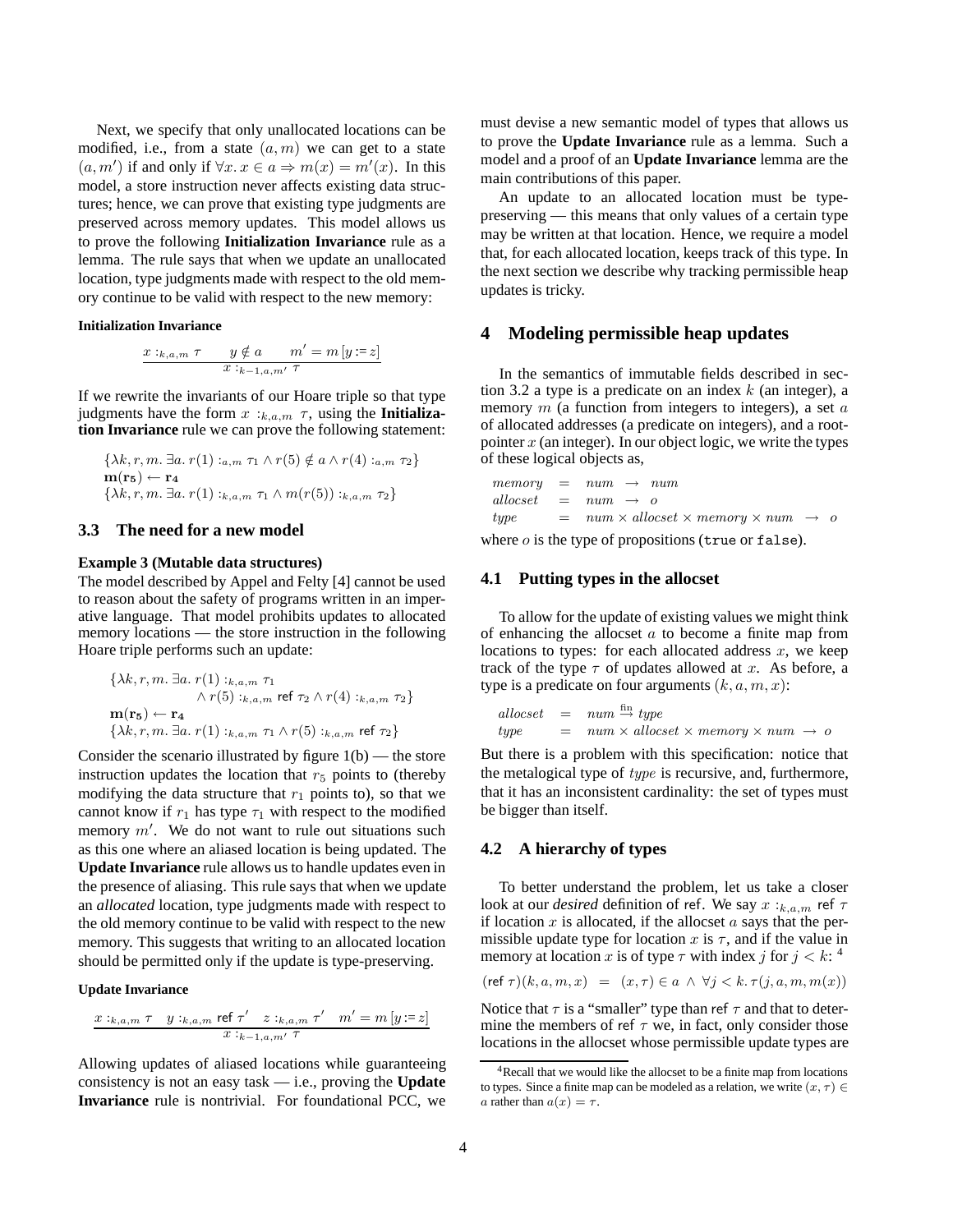"smaller" than ref  $\tau$ . This suggests a well-foundedness ordering: types in our model should be stratified so that a type at level i relies not on the *entire* allocset, but only on that subset of the allocset that maps locations to types at level  $j$ , for  $j < i$ . This leads us to the following *type* hierarchy:

| type <sub>0</sub> | $=$ unit                                                                            |
|-------------------|-------------------------------------------------------------------------------------|
|                   | $allocset_i$ = $num \stackrel{\text{fin}}{\rightarrow} type_i$                      |
| $type_{i+1}$ =    | $num \times \text{allocset}_i \times \text{memory} \times \text{num} \rightarrow o$ |

By stratifying mutable references we have eliminated the circularity. Unfortunately, the above type hierarchy does not fit into higher-order logic. We would like to have a single type of type in our object logic, not an infinite number of them.

# **4.3 A hierarchy of Godel numberings of types**

To achieve a single type of type, we present a solution that replaces the (semantic) type  $(type_i)$  in the allocset with its syntax. This syntax is simply a free algebra of type expression terms. To manipulate syntactic types in higher-order logic, we encode them as Gödel numbers (we use this term in a general sense, to mean simply "unique identifiers"). We use a stratified Gödel numbering relation  $\text{rep}(i, n, \tau)$  where the Gödel number n represents the type  $\tau$  at level *i*. Note that instead of encoding syntactic types using integers, we opted to use Gödel numbers that are finite trees of integers. The types of the relevant logical objects and of the Gödel numbering relation rep are as follows:

|      |         | $qnum = tree(num)$                                                    |
|------|---------|-----------------------------------------------------------------------|
|      |         | $allocset = num \stackrel{fin}{\rightarrow} qnum$                     |
|      |         | pretype $= num \times allowed \times memory \times num \rightarrow o$ |
| rep  |         | $num \times qnum \times pretype \rightarrow o$                        |
| type | $=$ $-$ | $num \rightarrow pretype$                                             |

A type is now a predicate on  $(i, k, a, m, x)$  where i is the index of the type in the type hierarchy; this corresponds informally to a logical object of type  $type_i$  as in section 4.2. A predicate on  $(k, a, m, x)$  is now called a pretype. (Henceforth, we will use  $\sigma$  to range over pretypes and  $\tau$  to range over types.)

Before we describe our pretypes and their encoding, we need some notation for representing trees of integers. A tree constructor  $\text{tree}_i(c_0, t_1, \ldots, t_i)$  returns a tree with integer  $c_0$  at the root and i subtrees  $t_1, \ldots, t_i$ , for example:



**Pretypes.** We now define the pretypes  $int$ ,  $\overline{U}$ , and  $\overline{ref}$ , (for a type constructor tycon, tycon denotes the corresponding pretype constructor), and describe how a rep relation may be defined for these pretypes. Note that since the definition of  $\overline{\text{ref}}$  depends on  $\text{rep}$  (which has not been defined yet),  $\overline{\text{ref}}$  should take rep(i) (for some  $i \geq 0$ ) as an argument. We use  $\rho$  to denote the corresponding formal parameter, where the type of  $\rho$  is as follows:  $\rho$ :  $qnum \times pretype \rightarrow o$ . (All subsequent uses of the variable  $\rho$  will be of this logical type — i.e.  $\rho$  is always used to denote rep(*i*) for some  $i \geq 0$ .

$$
\begin{array}{lcl} \overline{\mathsf{int}}(k,a,m,x) & = & \mathsf{true} \\ (\underline{\sigma_1} \, \overline{\cup} \, \sigma_2)(k,a,m,x) & = & \sigma_1(k,a,m,x) \, \vee \, \sigma_2(k,a,m,x) \\ (\overline{\mathsf{ref}}(\rho,\sigma))(k,a,m,x) & = & \exists n. \, (x,n) \in a \, \wedge \, \rho(n,\sigma) \\ \wedge \, \forall j < k. \, \sigma(j,a,m,m(x)) \end{array}
$$

**Defining rep.** We can define, as a formula in higher-order logic, a rep predicate that has the following properties:

1. It relates the pretype int to the tree  $\text{tree}_0(1)$ :

$$
\overline{\operatorname{rep}(0,\operatorname{tree}_0(1),\overline{\operatorname{int}})} \qquad \qquad \qquad \frac{1}{\bullet}
$$

2. It relates  $\sigma_1 \,\overline{\cup}\, \sigma_2$  to the tree below as follows:

$$
\frac{\mathtt{rep}(i,n_1,\sigma_1) \quad \mathtt{rep}(i,n_2,\sigma_2)}{\mathtt{rep}(i,\mathtt{tree}_2(2,n_1,n_2),\sigma_1\,\square\,\sigma_2)} \qquad \qquad \nearrow \qquad \qquad \nearrow \qquad \qquad \nearrow \qquad \qquad \nearrow \qquad \qquad \nearrow
$$

3. It relates the pretype  $\overline{\text{ref}}(\rho, \sigma)$  to a tree where one child is a tree with the single root node i. Since  $\rho$  encapsulates i, the level of  $\sigma$  in the type hierarchy, i must be part of the Gödel number for ref( $\rho$ ,  $\sigma$ ) (note that ref( $\rho$ ,  $\sigma$ ) is at level  $i + 1$  in this hierarchy):

$$
\frac{\operatorname{rep}(i, n, \sigma)}{\operatorname{rep}(i + 1, \operatorname{tree}_2(3, \operatorname{tree}_0(i), n), \overline{\operatorname{ref}}(\rho, \sigma))} \quad \bigwedge_{i=1}^3
$$
  
4. 
$$
\operatorname{rep}(i) \subset \operatorname{rep}(i + 1):
$$

$$
\frac{\mathtt{rep}(i,n,\sigma)}{\mathtt{rep}(i+1,n,\sigma)}
$$

We show the inductive definition in the technical report [3].

Figure 2 illustrates the first few levels of the hierarchy for the pretype constructors  $\overline{int}$ ,  $\overline{U}$ , and  $\overline{ref}$ . Level 0 consists of the Gödel numberings of  $\overline{int}$ ,  $\overline{int}$ ,  $\overline{int}$ ,  $(\overline{int} \cup \overline{int})$ ,  $\overline{int}$ , and so on. Let  $\sigma^0$  denote a pretype that has a Gödel number at level 0. Level 1 consists of Gödel numberings of pretypes  $\sigma^0$ , of pretypes  $\overline{\text{ref}}(\text{rep}(0), \sigma^0)$ , and of all pretypes in the closure (with respect to  $\overline{U}$ ) of the level 1 pretypes.

Figure 2 also describes the structure of the rep relation: Here, base is a subset of  $rep(0)$  and specifies the Gödel numbers of all primitive types; closure( $\rho$ ) specifies all the types constructible by unioning together types numbered in  $\rho$ ; step(rep(i)) defines a subset of rep(i+1); the closure of the latter, then, gives us  $\text{rep}(i + 1)$ .

**Types.** Having defined rep, we can now define the types that correspond to the pretypes defined above:

$$
\begin{array}{rcl}\n\text{int}(i) & = & \text{int} \\
(\tau_1 \cup \tau_2)(i) & = & \tau_1(i) \ \overline{\cup} \ \tau_2(i) \\
(\text{ref } \tau)(i) & = & \text{ref}(\text{rep}(i-1), \tau(i-1))\n\end{array}
$$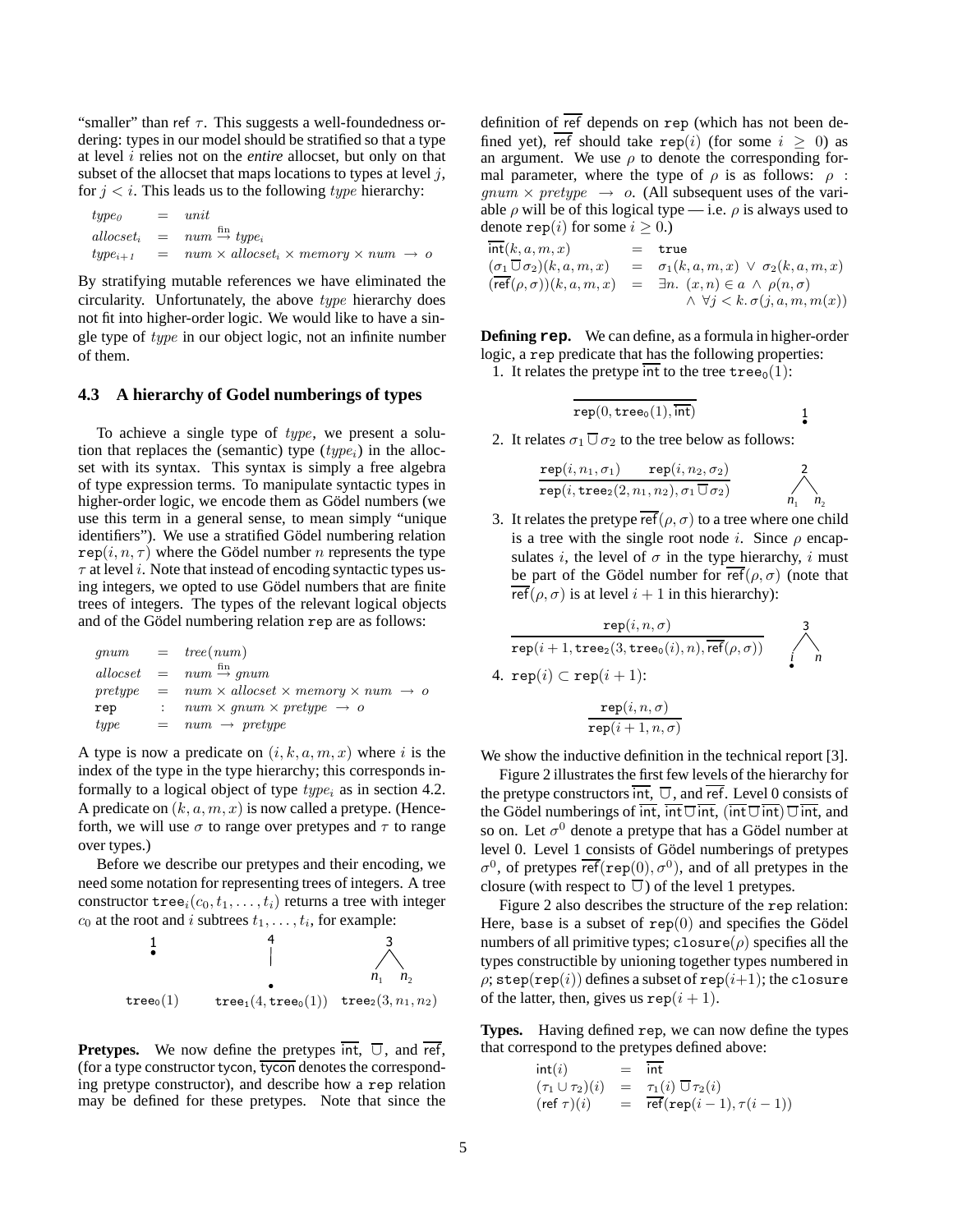

**Figure 2. Hierarchy of Godel numberings**

By creating a hierarchy of Gödel numbers, we have, in effect, created a hierarchy of types: to determine the elements of a type at level  $i + 1$  we need to know the elements of all types at levels 0 through  $i$  — for this we use rep(i). By stratifying types we have eliminated the circularity.

# **5 Possible worlds**

The semantics we are presenting is a possible-worlds semantics. Possible-worlds models (or Kripke models  $<sup>5</sup>$ ) are</sup> specified by defining (see Huth and Ryan [13]):

- A set W, whose elements are called *worlds*. In our model, a world corresponds to a state so we have,  $W = \text{allocset} \times \text{memory}.$
- A relation  $R \subseteq W \times W$  called the accessibility relation. In our model, this corresponds to the extend-state relation on states  $(a, m)$  and  $(a', m')$  which describes how we can get from a well-formed (or *valid*) state  $(a, m)$  to a valid state  $(a', m')$ . Section 5.1 specifies when a state is considered valid and section 5.2 specifies the extend-state relation.
- A labeling function  $L : W \to \mathcal{P}(\lambda \text{tons})$  that, given a world w, yields the set of atomic propositions that hold in that world. The atomic propositions  $p$  that we are interested in are of the form: "location  $l$  may hold a value of pretype  $\sigma$ " where l is an allocated location. Therefore, in our model,

$$
L(a, m) = \{(l, \sigma) \mid (l, n) \in a \land \exists i.\,\texttt{rep}(i, n, \sigma)\}
$$

• The properties that the accessibility relation  $R$  should satisfy — these depend on what set of formulas involving  $p$  (where  $p$  is an atomic proposition) should be valid in the desired model. Without going into further detail, our model requires that the extend-state relation be reflexive and transitive (lemma 6).

### **5.1 Valid states**

The judgment  $x:_{k,a,m} \sigma$  says that x has pretype  $\sigma$  for up to k execution steps with respect to the state  $(a, m)$ . Implicit in this assertion is the assumption that state  $(a, m)$  is well-formed or *valid* such that types are guaranteed to be preserved for k steps. A state  $(a, m)$  is valid with index  $k$  if it satisfies three conditions. First, the allocset  $a$  must be a partial function, that is, each location in the allocset should be mapped to only one Gödel number (informally, to only one type). Second,  $a$  should only map locations to legitimate Gödel numbers (informally, *valid* types). The predicate gode1 specifies legitimate Gödel numbers:

$$
\text{godel}_{\rho}(n) = \exists \rho', \sigma. \ \rho \subset \rho' \ \wedge \ \rho'(n, \sigma)
$$

The subscript  $\rho$  indicates that godel takes rep(i) as an argument. (Note that we could have instead defined godel<sub>ρ</sub>(n) as  $\exists \sigma.\rho(n, \sigma)$ . We explain why the present formulation is useful when we discuss the definition of the type codeptr in section 7.) Third, the type of an allocated cell's contents (with respect to  $k$ ,  $a$ , and  $m$ ) must match its permissible update type in  $a$ ; that is, if  $a$  maps a location  $l$  to pretype  $\sigma$  then  $m(l)$ : $_{k,a,m}$   $\sigma$  should hold.) We say that x matches a Gödel number n with respect to a state  $(a, m)$ and index  $k$  if,

$$
\begin{array}{c}\n\texttt{match}_{\rho}(k, n, a, m, x) = \\
\forall \rho', \sigma. \ \rho \subset \rho' \Rightarrow \ \rho'(n, \sigma) \Rightarrow \sigma(k, a, m, x)\n\end{array}
$$

# **Definition 3 (Valid State)**

validstate $\rho(k, a, m) =$  $\forall x, n, n'. (x, n) \in a \land (x, n') \in a \Rightarrow n =_{tree} n'$  $\wedge \forall x, n.$   $(x, n) \in a \Rightarrow \text{goodel}_o(n)$  $\wedge \forall x, n.$   $(x, n) \in a \Rightarrow$  match<sub>p</sub> $(k, n, a, m, m(x))$ 

The following property follows from the definition of validstate. Informally, the type of the value in an allocated cell matches the type that the allocset says it should have for up to  $k$  execution steps:

### **Lemma 4 (Heap Well-Typed)**

$$
(x, n) \in a \qquad \text{validstate}_{\rho}(k, a, m)
$$
  

$$
\exists \rho', \sigma. \ \rho \subset \rho' \ \land \ \rho'(n, \sigma) \ \land \ m(x) :_{k, a, m} \sigma
$$

### **5.2 Valid state extension**

To formally describe the memory and allocset extensions permissible in our model we specify the extend-state relation  $(a, m) \sqsubseteq_{\rho,k} (a', m')$  which says that state  $(a', m')$  is a valid extension of state  $(a, m)$  with index  $k \sim$  or, alternatively, that  $(a, m)$  approximates  $(a', m')$  for up to k execution steps. State extensions must satisfy three constraints. First, memory cannot be deallocated, so if  $x \in \text{dom}(a)$ , then we require that  $x \in \text{dom}(a')$ . (The reason for this restriction is that the extend-state relation must be transitive.) Second, the permissible update type of an allocated location cannot be altered across state extensions, so if  $(x, n) \in a$ 

<sup>5</sup>Kripke [29] introduced the notion of possible worlds when he developed the model theory for modal propositional logic based on this concept.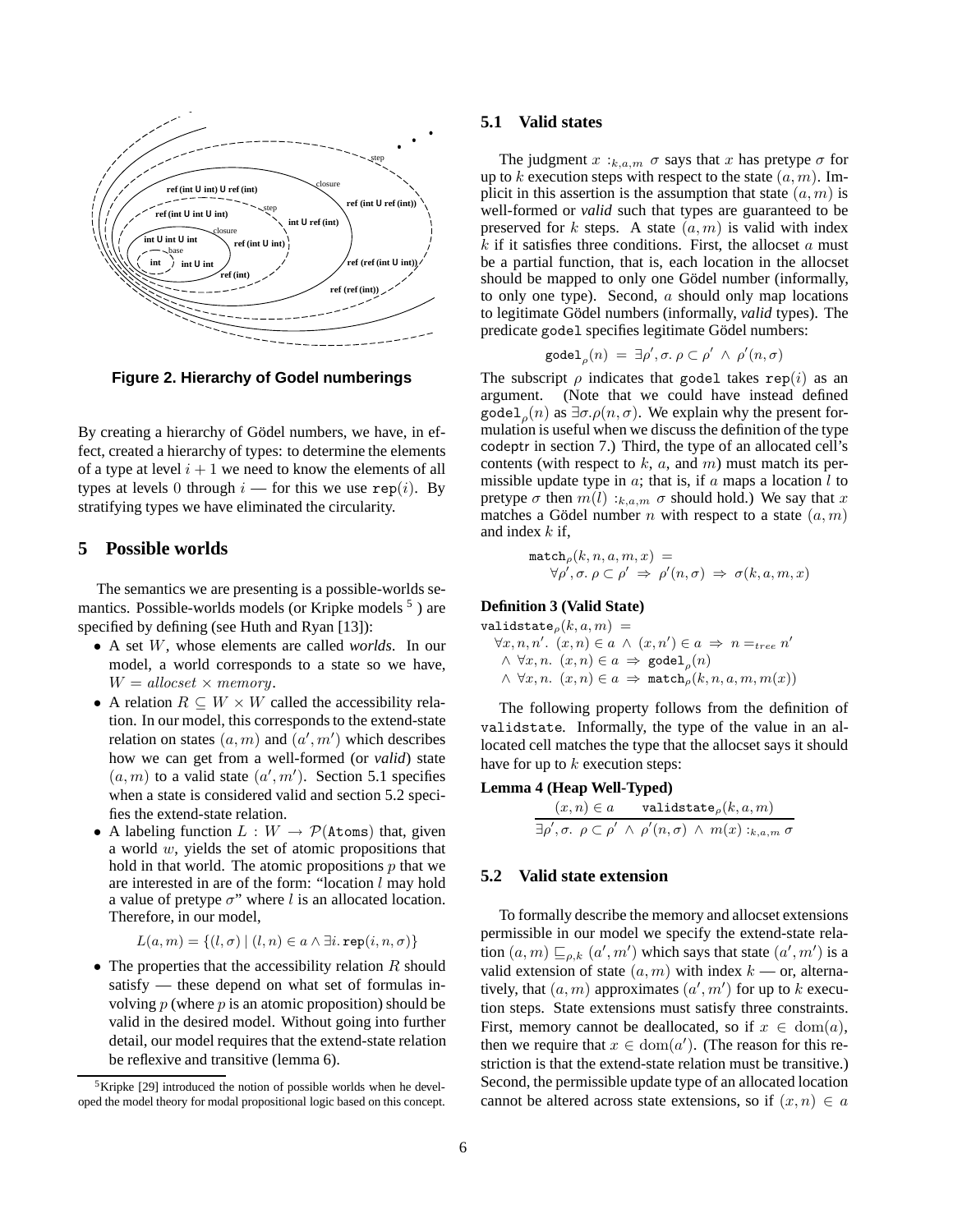then  $(x, n) \in a'$ . Third, the model requires that all memory updates be type-preserving — to enforce this we simply require that state  $(a', m')$  be a valid state (which suffices because the last two conditions ensure that all allocated locations are "preserved" under state extension).

### **Definition 5 (Extend State)**

*Valid state extension* ( $\sqsubseteq_{\rho,k}$ ) *is specified as,* 

 $(a,m) \sqsubseteq_{\rho,k} (a',m') =$  $\forall x, n.$   $(x, n) \in a \Rightarrow (x, n) \in a'$  $\land$  validstate $_{\rho}(k,a,m)$   $\land$  validstate $_{\rho}(k,a^{\prime},m^{\prime})$ 

### **Lemma 6** ( $\mathcal{L}_{\rho,k}$  **Reflexive and Transitive)**

*The extend-state relation* ( $\sqsubseteq_{\rho,k}$ ) *is reflexive and transitive.* 

Consider a state  $(a, m)$  where all unallocated memory locations contain *junk*; that is, there are no "initialized but not yet allocated" locations. When we extend the state,  $(a, m) \sqsubseteq_{\rho,k} (a', m')$ , as a result of the **Heap Well-Typed** property of a valid state, we are forced to initialize a new memory location (with a value of the appropriate type) *before* we add it to the allocset:

# **Lemma 7 (Initialization Before Allocation)**

 $(a,m) \sqsubseteq_{\rho,k} (a',m') \Leftrightarrow (a,m) \sqsubseteq_{\rho,k} (a,m') \sqsubseteq_{\rho,k} (a',m')$ 

# **6 What is a type?**

A type is a predicate on  $(i, k, a, m, x)$ . We now describe the four properties a type must have in order to be considered a "good" or valid type.

**Extensible.** In section 3.3 we presented the **Update Invariance** rule which says that type judgments are preserved across memory extension. How can we use the stratified model of mutable references to prove this rule as a lemma? We start by stating update invariance as a property of a typepredicate, which says that a type (at level  $i$ ) is closed under valid extension of the memory (i.e., state extension at level  $i - 1$ :

update-inv(τ) =  
\n
$$
\forall i, k, x, a, m, m'. (a, m) \sqsubseteq_{\text{rep}(i-1), k} (a, m')
$$
\n
$$
\Rightarrow x:_{i,k,a,m} \tau \Rightarrow x:_{i,k,a,m'} \tau
$$

Notice that since  $(a, m) \sqsubseteq_{\rho,k} (a, m')$  allows updates of both allocated and unallocated locations, update-inv incorporates the notion of **Initialization Invariance** described in section 3.2.

We model the allocation of new memory by extending the allocset. To reason about programs that dynamically allocate memory, we need a rule that says that type judgments are preserved under extension of the allocset. We call this the **Allocation Invariance** rule. In lieu of the rule we specify the allocation invariance property of a type-predicate:

$$
\begin{aligned}\n\text{alloc-inv}(\tau) &= \\
\forall i, k, x, m, a, a'. \ (a, m) \sqsubseteq_{\text{rep}(i-1), k} (a', m) \\
&\Rightarrow x:_{i, k, a, m} \tau \Rightarrow x:_{i, k, a', m} \tau\n\end{aligned}
$$

We say that a predicate  $\tau$  on  $(i, k, a, m, x)$  is extensible if it has both the update-inv and alloc-inv properties which leads to the following definition:

$$
\begin{aligned}\n\text{extensible}(\tau) &= \\
\forall i, k, x, a, m, a', m'. \ (a, m) \sqsubseteq_{\text{rep}(i-1), k} (a', m') \\
&\Rightarrow \tau(i, k, a, m, x) \Rightarrow \tau(i, k, a', m', x)\n\end{aligned}
$$

If extensible( $\tau$ ) holds for each type  $\tau$  in our system, then we can easily prove the **Update**, **Allocation** and **Initialization Invariance** rules as lemmas.

**Index closed.** A property of types that we have already mentioned is that if x has type  $\tau$  for k future execution steps, then it must be the case that x has type  $\tau$  for  $j < k$  steps:

$$
\begin{array}{l} \texttt{kclosed}(\tau) \, = \\ \forall i, k, j, a, m. \ 0 \leq j \! < \! k \Rightarrow \tau(i, k, a, m, x) \Rightarrow \tau(i, j, a, m, x) \end{array}
$$

**Upward closed.** Informally, a type at level  $i$  has more "information" than a type at level j, for  $j < i$  — i.e., the former has access to more levels of rep and consequently, can determine the pretypes of more locations in the allocset. Therefore, if we have sufficient information at level  $i$  to conclude that x has type  $\tau$ , then at level  $i + 1$  we still have sufficient information to conclude that x has type  $\tau$ :

$$
\begin{array}{l} \texttt{iclosed}(\tau) \, = \\ \forall i,j,k,a,m. \enspace 0 \! \leq \! i \! < \! j \Rightarrow \tau(i,k,a,m,x) \Rightarrow \tau(j,k,a,m,x) \end{array}
$$

**Representable.** To construct a value of type  $\tau$ , we would first write the value into an unallocated memory location l, and then extend the allocset with the pair  $(l, n)$  where *n* represents the pretype  $\tau(i)$  at some level *i* in the Gödel numbering hierarchy. Clearly this last step requires the existence of such an i and n; i.e., there must be some  $i \geq 0$ such that the pretype  $\tau(i)$  is representable:

$$
\mathtt{repathle}(\tau,i) = \exists n.\mathtt{rep}(i,n,\tau(i))
$$

**Valid types.** We say that a predicate  $\tau$  on  $(i, k, a, m, x)$  is a type if it is extensible, index closed, upward closed and representable:

**Definition 8 (Type)**

 $type(\tau) = extensible(\tau) \wedge kclosed(\tau) \wedge iclosed(\tau)$  $∧ ∃i$ . repable $(τ, i)$ 

# **7 Modeling a nontrivial type system**

In this section we present a model of general references. More precisely, our model permits references to values of any type defined using the primitive types and type contructors shown in figure 4; figure 3 gives the pretype definitions that the figure 4 definitions rely on. We will first specify a Gödel numbering relation for the pretypes in our system, then explain some of the more involved type definitions, and finally present the relevant theorems. The accompanying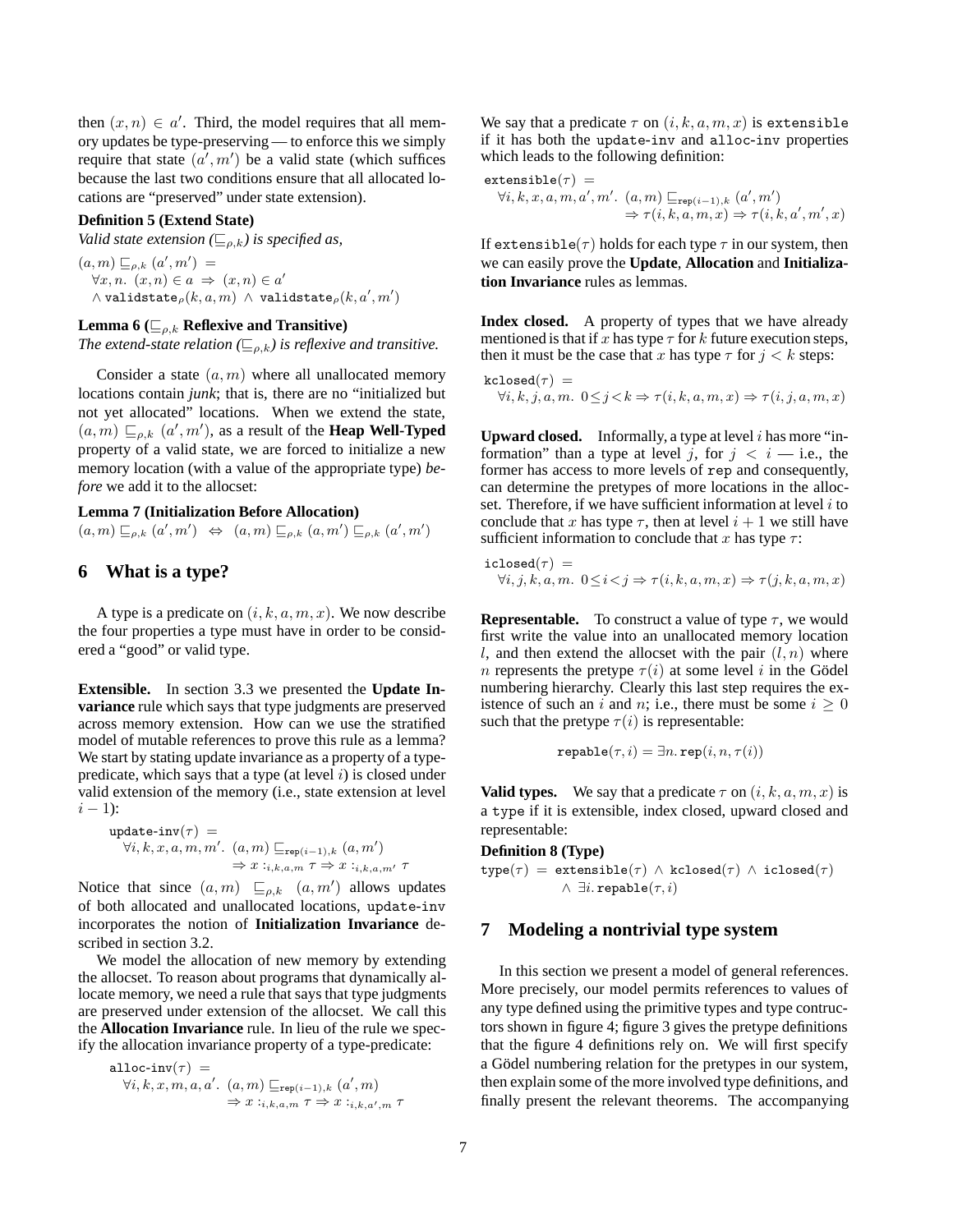For  $k > 0$ :

| $\wedge$ $\rho(n, \mathbf{K} \overline{\text{const}}(m(x)))$     |
|------------------------------------------------------------------|
| $\wedge \forall j < k. \sigma(j, a, m, m(x))$                    |
|                                                                  |
| $\wedge$ $\rho(n, \mathbf{K} \sigma_n) \wedge \sigma_n = \sigma$ |
| $\wedge \forall j < k. \sigma(j, a, m, m(x))$                    |
|                                                                  |
|                                                                  |
| $\wedge$ $(a,m) \sqsubseteq_{\rho,j} (a',m')$                    |
|                                                                  |
|                                                                  |
|                                                                  |

**Figure 3. Pretype definitions**

technical report [3] contains a more detailed exposition of our model (including existential and universal types which we have not described here due to lack of space), as well as proofs of the theorems in this paper.

### **7.1 Godel numbers of pretype functions**

Our model requires that we specify the Gödel number of each of the pretypes in figure 3. But to specify the Gödel number of  $\overline{\text{rec}}(F)$  (where F is a function from pretypes to pretypes), we have to first specify the Gödel numbers of pretype functions  $F$ . Rather than extend the rep relation so that it specifies the Gödel numbers of pretype functions as well as of pretypes, we observe that if we represent every pretype as a pretype function that simply ignores its argument, then we would only require Gödel numbers of pretype functions. We use  $\mathbf{K} \sigma$  to denote a pretype function that ignores its argument and returns the pretype  $\sigma$  (i.e.,  $\mathbf{K} = \lambda y \cdot \lambda x \cdot y$ .

We define  $\text{rep}(i, n, F)$ , the Gödel numbering relation for pretype functions, in the same way as we defined  $rep(i, n, \sigma)$  in section 4.3. We present some of the rules characterizing the relation in figure 5. Note that base now consists of the Gödel numbers of  $\mathbf{K}\sigma$  for primitive pretypes  $\sigma$ , as well as, the Gödel number of the identity pretype function  $\lambda \sigma$ .  $\sigma$ . For closure, if the pretype functions F and the pretype  $\sigma$  are representable at level i, then  $F(\sigma)$  should also be representable at level *i*. (This condition is specified by the clos apply rule in figure 5.) In

| For $i > 0$ :                                                                              |                 |                                              |  |  |  |
|--------------------------------------------------------------------------------------------|-----------------|----------------------------------------------|--|--|--|
| $\top(i)$                                                                                  |                 | ┯                                            |  |  |  |
| $\perp(i)$                                                                                 | $=$             | $\sim$ 1.                                    |  |  |  |
| int(i)                                                                                     | $=$             | $\overline{\text{int}}$                      |  |  |  |
| $(\text{const}(n))(i)$                                                                     | $=$             | $\overline{\text{const}}(n)$                 |  |  |  |
| $(\text{offset}(n, \tau))(i)$                                                              |                 | $=$ offset $(n, \tau(i))$                    |  |  |  |
| $(\tau_1 \cup \tau_2)(i)$                                                                  |                 | $= \tau_1(i) \overline{\cup} \tau_2(i)$      |  |  |  |
| $(\tau_1 \cap \tau_2)(i)$                                                                  |                 | $= \tau_1(i) \overline{\cap} \tau_2(i)$      |  |  |  |
| $(\text{rec } F)(i)$                                                                       |                 | $= \text{rec}(F(i))$                         |  |  |  |
| For $i>0$ :                                                                                |                 |                                              |  |  |  |
| $(b\text{ox }\tau)(i)$                                                                     | $=$             | $box(\texttt{rep}(i-1), \tau(i-1))$          |  |  |  |
| $(\text{ref } \tau)(i)$                                                                    | $=$             | $ref(rep(i-1), \tau(i-1))$                   |  |  |  |
| $(codeptr\tau)(i)$                                                                         | $\!\!\!=\!\!\!$ | $\text{codeptr}(\text{rep}(i-1), \tau(i-1))$ |  |  |  |
| where, $F(i)$ : pretype $\rightarrow$ pretype $= \lambda \tau$ . $(F(\lambda i'.\tau))(i)$ |                 |                                              |  |  |  |

### **Figure 4. Type definitions**

addition, the pretype constructors offset,  $\overline{U}$ ,  $\overline{\cap}$ , and rec are used to compute the closure of each  $\rho$  where  $\rho \subset$ rep(i). Given some  $\rho = \text{rep}(i)$ , the pretypes box, ref, and codeptr, (each of which is parametrized by  $\rho$ ) are used to compute  $\text{step}(\rho)$ . For example, if F is representable at level i, then the pretype functions  $\lambda \sigma$ .  $\overline{\text{ref}}(\text{rep}(i), F(\sigma))$ and  $\mathbf{K} \overline{\text{rec}}(\lambda \sigma \cdot \text{ref}(\text{rep}(i), F(\sigma)))$  are representable at level  $i + 1$ . We modify the definitions of godel, match, and repable as follows:

| $\texttt{goodel}_{\rho}(n)$        | $= \exists \rho', \sigma. \; \rho \subset \rho' \; \wedge \; \rho'(n, \mathbf{K} \sigma)$ |
|------------------------------------|-------------------------------------------------------------------------------------------|
| $\mathtt{match}_{\rho}(k,n,a,m,x)$ | $= \forall \rho', \sigma, \rho \subset \rho' \Rightarrow \rho'(n, \mathbf{K}\sigma)$      |
|                                    | $\Rightarrow \sigma(k, a, m, x)$                                                          |
| $\mathtt{retable}(F, i)$           | $= \exists n.\, \texttt{rep}(i, n, F(i))$                                                 |

### **7.2 Types**

**Recursive types (**rec**).** We have incorporated Appel and McAllester's [5] indexed model of types where the indices k allow the construction of a well-founded recursion, even when modeling contravariant recursive types. All definitions and proofs regarding recursive types are explained in their paper. In proving that a type  $rec(F)$  is a valid type (theorem 11), we require that  $F$  be wellfounded (see [5]).

**Immutable references (**box**).** The type box of immutable references is defined in figures 3 and 4. Any value may be stored in an immutable location, as long as it is numerically equal to the value that is already there.

**First-order continuations (**codeptr**).** A value of type codeptr( $\tau$ ) is a first-order continuation, that is, a machinecode address to which control may be passed, provided that its precondition (that register  $\mathbf{r}_1$  contain a value of type  $\tau$ ) is satisfied. Consider the judgment  $x :_{i,k,a,m}$  codeptr $(\tau)$ .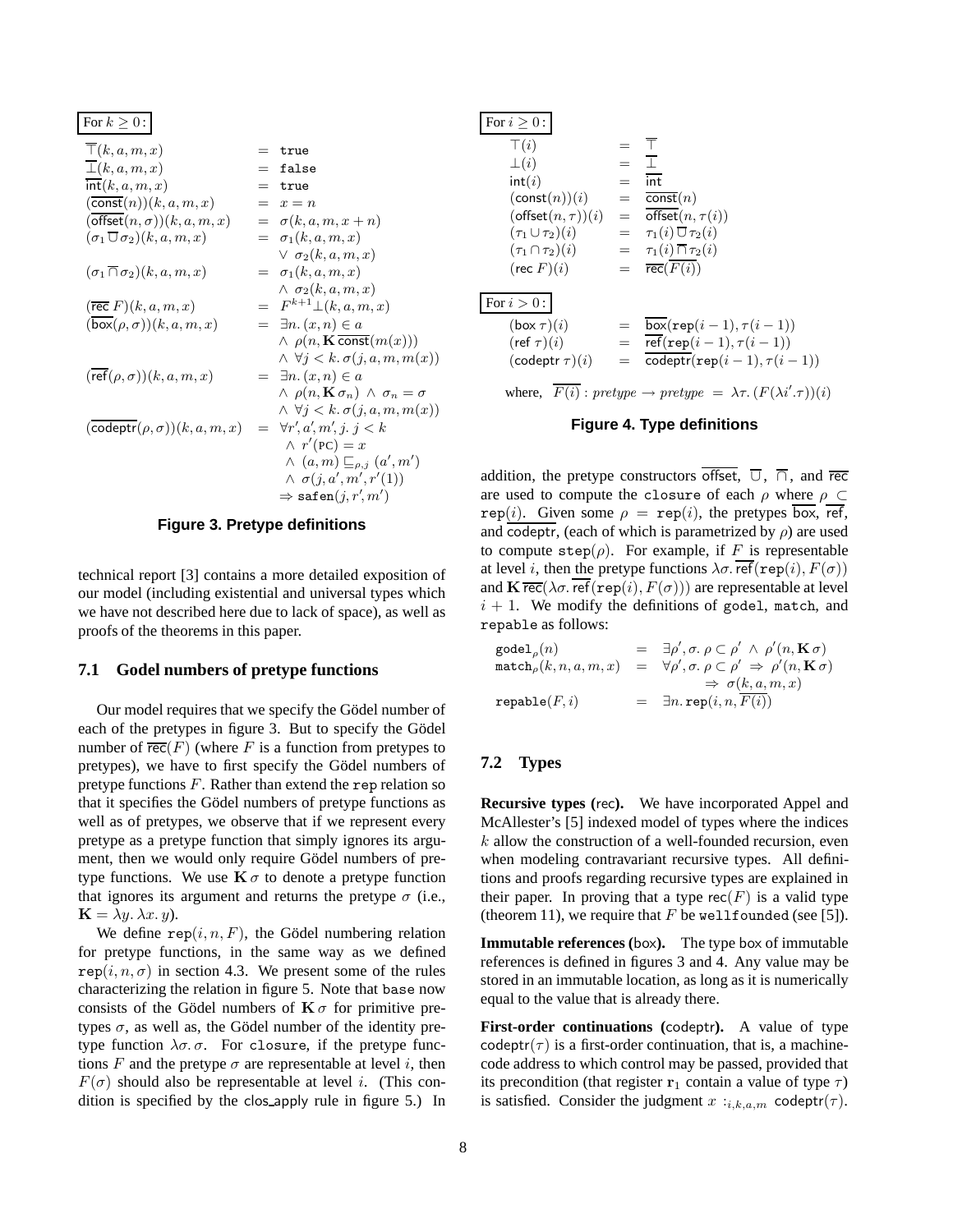$$
\begin{array}{cccccc} \texttt{rep}(0,\texttt{tree_0}(1),\textbf{K}\,\overline{\top}) & \texttt{base}\,\overline{\top} & \texttt{rep}(0,\texttt{tree_1}(4,\texttt{tree_0}(c)),\textbf{K}\,\overline{\mathtt{const}}(c)) & \texttt{base\_const} & \texttt{rep}(0,\texttt{tree_0}(7),\lambda\tau,\tau) & \texttt{base_id} \\[10pt] & \texttt{rep}(i,n_1,F) & \texttt{rep}(i,n_2,\textbf{K}\,\tau) & \texttt{rep}(i,n_2,\textbf{K}\,\tau) & \texttt{rep}(i,n,F) & \texttt{rep}(i,n,F) & \texttt{close\_offset} \\[10pt] & \texttt{rep}(i,\texttt{tree_2}(11,n_1,n_2),\textbf{K}\,(F(\tau))) & \texttt{step}(i,n_2,F_2) & \texttt{wellfounded}(F) & \texttt{rep}(i,n,F) & \texttt{close\_ref} \\[10pt] & \texttt{rep}(i,\texttt{tree_2}(13,n_1,n_2),\lambda\tau,F_1(\tau)\,\overline{\cup}\,F_2(\tau)) & \texttt{close\_} & \texttt{rep}(i,\texttt{tree_1}(15,n),\textbf{K}\,\overline{\mathtt{rec}(F)}) & \texttt{close\_} \\[10pt] & \texttt{rep}(i,n,F) & \texttt{step}(i+1,n,F) & \texttt{step}(i+1,\texttt{tree_2}(22,\texttt{tree_0}(i),n),\lambda\tau,\overline{\mathtt{ref}}(\mathtt{rep}(i),F(\tau))) & \texttt{step\_ref} \end{array}
$$

**Figure 5. Some clauses in the Godel numbering relation for pretype functions**

This says that if we jump to address  $x$  in some future machine state  $(r', m')$  (i.e., if  $r'(PC) = x$ ), then  $(r', m')$  is a safe state for  $j < k$  steps if the following three conditions hold. First, the argument (i.e., the value stored in register **r**<sub>1</sub>) must be of the right type; that is,  $r'(1)$  :<sub>i-1,j,a',m'  $\tau$ </sub> (see codeptr in figure 3). A crucial observation about codeptr( $\rho, \sigma$ ) is that if  $\rho = \text{rep}(i')$ , then  $\sigma$  is a pretype at level  $i'$ .

Second, state  $(a', m')$  must be a valid extension of state  $(a, m)$  — i.e.,  $(a, m) \sqsubseteq_{\rho, j} (a', m')$ . Note that in extending  $(a, m)$  to  $(a', m')$  we may have created new cells with types that are higher in the Gödel numbering hierarchy. In that event we need a higher level rep relation, say  $\rho'$ such that  $\rho \subset \rho'$ , to ensure that state  $(a', m')$  is valid. But recall the definition of validstate, or more specifically, the definitions of godel and match in section 5.1. The predicates godel and match are defined in such a way that we have validstate $\rho(j, a', m')$  if and only if validstate $_{\rho'}(j, a', m')$  for  $\rho \subset \rho'$  (see lemma 10).

Third, the program  $p$  that is in memory in state  $(a, m)$ must still be in memory in state  $(a', m')$ . To enforce this condition, we make all allocset locations that contain program instructions "immutable"; that is, the allocset maps these locations to Gödel numbers of box types. Since the program is preserved under state extension, our requirement is simply  $(a, m) \sqsubseteq_{\rho,j} (a', m')$ .

# **7.3 Validity of types**

**Lemma 9 (**rep **Upward Closed)**  $\mathtt{rep}(i, n, F) \Rightarrow \mathtt{rep}(i + 1, n, F)$ 

### **Lemma 10 (State Valid Modulo Rep Level)**

If  $\mathtt{rep}(i)$  is a sub-relation of  $\mathtt{rep}(i')$  then: validstate $\varphi_{\mathsf{rep}(i)}(k, a, m) \Leftrightarrow \varphi$ validstate $\varphi_{\mathsf{rep}(i')}(k, a, m)$ 

The above lemma is *key* to the consistency of our model. It follows from lemma 9 and our carefully crafted definitions

of godel and match, and allows us to prove a series of lemmas critical to the proof of the following theorem [3].

#### **Theorem 11 (Type)**

*a-d.* type
$$
(\tau)
$$
, where  $\tau ::= \top | \bot | \text{int} | \text{const}(n)$   
*e.* type $(\tau) \Rightarrow \text{type}(\text{offset}(i, \tau))$ .  
*f.* type $(\tau_1) \land \text{type}(\tau_2) \Rightarrow \text{type}(\tau_1 \cup \tau_2)$ .

- *g.*  $type(\tau_1) \wedge type(\tau_2) \Rightarrow type(\tau_1 \cap \tau_2)$ .
- *h.* wellfounded( $F$ )  $\Rightarrow$  type( $rec(F)$ ).
- *i.*  $type(\tau) \Rightarrow type(box \tau)$ *.*
- *j.*  $type(\tau) \Rightarrow type(ref \tau)$ .
- *k.*  $type(\tau) \Rightarrow type(coder \tau)$ *.*

We can construct a variety of types using the types shown in figure 4 (and ∃, ∀ types [3]) as building blocks (see Appel and Felty [4]). Any such type (except arbitrarily nested recursive and quantified types — see section 9) can easily be shown to be a type.

# **7.4 Invariance lemmas**

**Lemma 12 (Initialization Invariance)**

$$
\frac{x:_{i,k,a,m} \tau \qquad y \notin a \qquad m' = m[y:=z] \qquad \text{type}(\tau)}{x:_{i,k-1,a,m'} \tau}
$$

### **Lemma 13 (Allocation Invariance)**

$$
x :_{i,k,a,m} \tau \qquad a' = a \cup \{(y,n)\}
$$

$$
(y \notin a \lor (y,n) \in a) \qquad \text{type}(\tau)
$$

$$
x :_{i,k,a',m} \tau
$$

### **Lemma 14 (Update Invariance)**

$$
x:_{i,k,a,m} \tau \t y:_{i,k,a,m} \text{ref } \tau' \t z:_{i,k,a,m} \tau'
$$

$$
m' = m[y := z] \t type(\tau)
$$

$$
x:_{i,k-1,a,m'} \tau
$$

We can show that the premises of the above lemmas satisfy the extend-state  $(\square)$  relation. The conclusions then follow trivially from  $type(\tau)$ .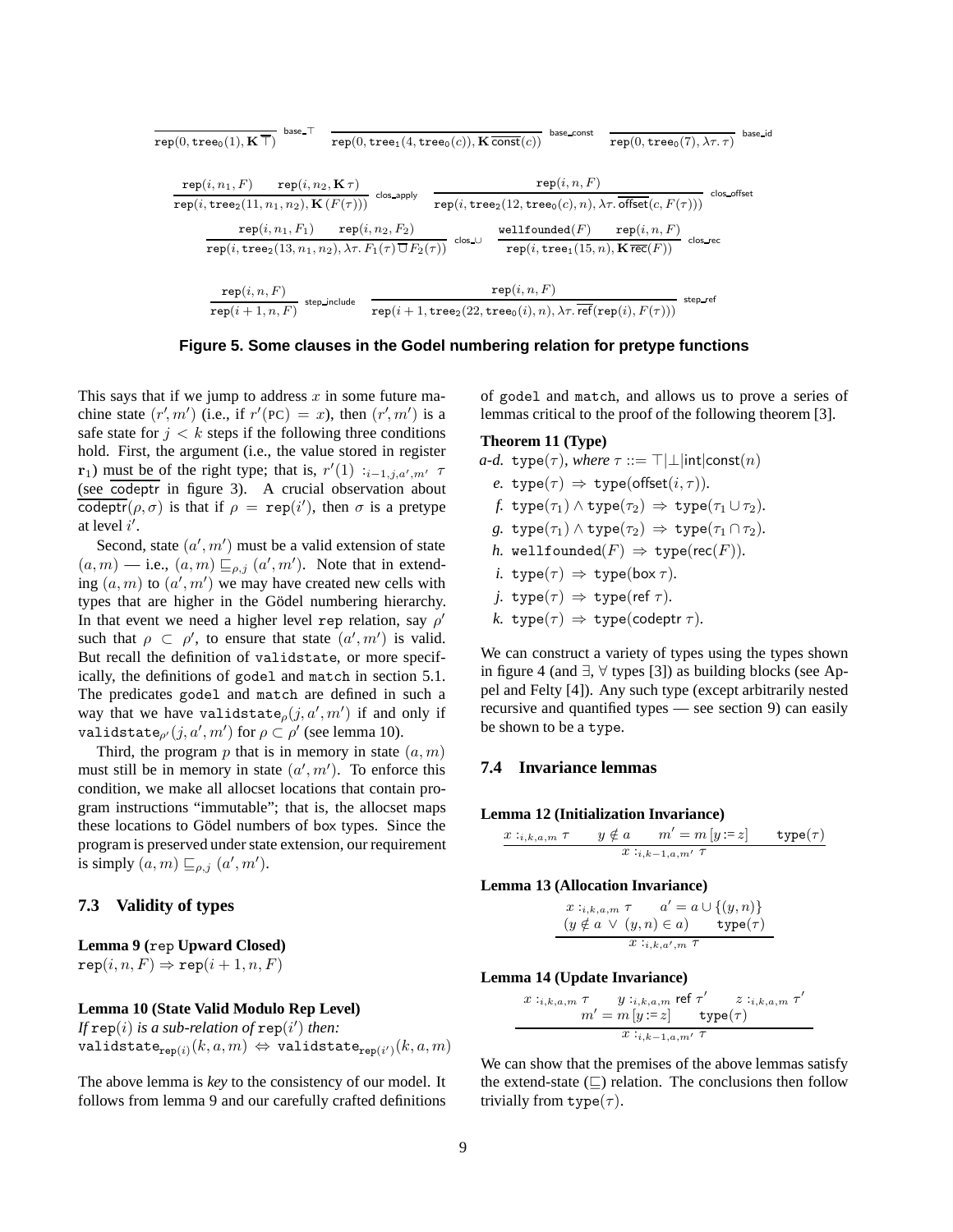### **7.5 Introduction & elimination rules**

We prove introduction and elimination lemmas for each type in figure 4 [3]. We only show the lemmas for ref here.

**Lemma 15 (Ref-I)**  
\n
$$
x \notin a \quad m(x) :_{i,k,a,m} \tau \quad \text{retable}(\tau, i) \quad \text{type}(\tau)
$$
\n
$$
\exists a'. (a, m) \sqsubseteq_{\text{rep}(i),k} (a', m) \land x :_{i+1,k+1,a',m} \text{ref } \tau
$$
\n**Lemma 16 (Ref-E)**

$$
\frac{x:_{i+1,k+1,a,m} \text{ref }\tau}{m(x):_{i,k,a,m}\tau}
$$

# **8 Two examples**

Using our model of general references we can prove lemma 2 for the following program fragments. The proofs are given in the technical report [3].



(a) Before example 1

(b) Before and after example 2

#### **Figure 6. Scenarios for examples**

#### **Example 1 (Initialize, allocate, update)**

Consider figure 6(a) as the starting point of the following program fragment at address l in memory, which constructs a reference cell of type  $\tau_2$  (i.e., initializes a location, then adds it to the allocset) and then updates it. Note that  $\tau_2$  may be any type definable in our system. For this example, assume that register  $\mathbf{r}_6$  is a special register that always points to the next address to be allocated; then, to add a location to the allocated set, we must simply increment this register. For brevity, we have omitted " $\lambda k$ , r, m." from the following invariants.

 $\{\exists a, i. r(1) : i,k,a,m \tau_1 \wedge r(4) : i,k,a,m \tau_2\}$  $\land r(5) \notin \text{dom}(a) \land r(5) = r(6)$  $m(r_5) \leftarrow r_4$  $\{\exists a, i. r(1) : i, k, a, m \tau_1 \wedge r(4) : i, k, a, m \tau_2 \wedge m(r(5)) : i, k, a, m \tau_2\}$  $\mathbf{r_6} \leftarrow \mathbf{r_6} + 1$  $\{\exists a,i.\ r(1):_{i,k,a,m}\tau_1\wedge r(4):_{i,k,a,m}\tau_2\wedge r(5):_{i,k,a,m}$ ref $\tau_2\}$  $\mathbf{m}(\mathbf{r}_5) \leftarrow \mathbf{r}_4$  $\{\exists a, i. r(1) :_{i,k,a,m} \tau_1 \wedge r(5) :_{i,k,a,m} \text{ref } \tau_2\}$ 

### **Example 2 (Cycles in memory)**

Our model can handle cycles in the memory graph. Figure 6(b) depicts the situation before and after executing the store instruction in the following Hoare triple, where  $F$  denotes  $\lambda \tau$ . ref int ∪ ref  $\tau$ :

> $\{\exists a, i. r(1) : i,k,a,m \text{ ref int} \wedge 100 : i,k,a,m \text{ rec}(F)\}\$  $\mathbf{m}(\mathbf{r}_1) \leftarrow \mathbf{r}_1$  $\{\exists a, i. 100 :_{i,k,a,m} \text{rec}(F)\}\$

# **9 Typed machine language**

A limitation of the semantics we described in section 7 is that it does not allow us to represent arbitrarily nested recursive and quantified types such as the following:

 $rec(\lambda \alpha. \text{ref}(rec(\lambda \beta. (ref \beta) \cup \alpha)))$ 

Typed Machine Language, described by Swadi and Appel, [31] accommodates arbitrarily nested recursive and quantified types using DeBruijn indices. Our new semantics is compatible with this approach.

### **10 Machine-checked proof**

All of our proofs are machine-checked, and furthermore, these proofs have an actual use: they form part of the proof of safety of a machine-language program in a PCC system. The logic that we use is Church's higher-order logic with a few axioms of arithmetic; we represent our logic, and check proofs, in the LF metalogic [10] implemented in the Twelf logical framework [25]. Our proof "implementation" consists of about 16,500 lines of Twelf code, using the encoding of higher-order logic described by Appel and Felty [4]. The implementation of the Appel-McAllester model (without mutable references) consisted of 8,200 lines of proof, while that of the Appel-Felty model (with neither contravariant recursive types nor mutable references) consisted of 5,400 lines.

### **11 Conclusions & related work**

**Denotational vs. structured operational semantics.** In our model we prove all type inference rules as derived lemmas. The reader may have wondered if our denotational semantics approach or an operational (purely syntactic) approach is the right one to take. We should observe that our model is a mix of denotional and operational semantics. Our validstate predicate behaves like the induction hypothesis of a syntactic progress-and-preservation proof, though in the indexed model the induction is over the number of steps that can be executed in the future rather than the past. We have used the semantic approach to build a syntactic type system for Sparc instructions with 1032 clauses (including both operator definitions and typing rules). The syntactic proof of the soundness of this type system would require the analysis of close to a thousand cases for each property proved by induction. A person doing the syntactic proof of this theorem would, no doubt, tire of the large number of cases and soon settle on an über-property to use as the induction hypothesis, just as we have done using validstate. There really is a continuum between the purely syntactic and purely semantic approaches — types in the Appel-Felty [4] model were sets of terms, in Appel-McAllester [5] they were domains of terms, and in this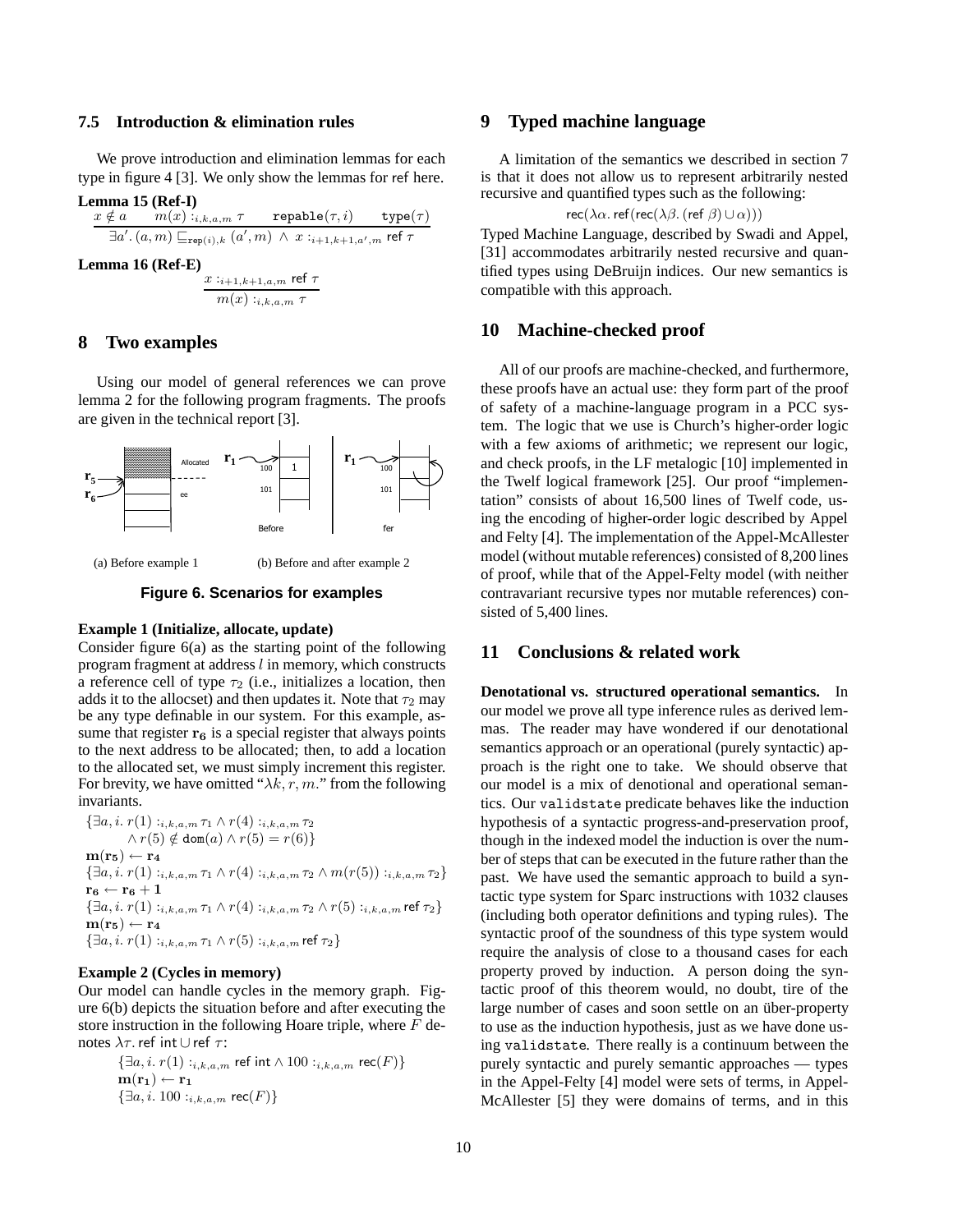model we have domains of terms with embedded syntax. We believe that in practice our approach has turned out to be more modular than a purely syntactic approach.

**Compositionality and syntax-in-the-semantics.** We have presented a model of general references based on possible-worlds semantics. This model is not compositional in the conventional sense. To see why, consider the fact that a value x is of type ref  $\tau$  if and only if it has type  $\tau$  in the extensional sense (which, in our model, means by inspection of the registers and memory) and *also* has type  $\tau$  in the intensional sense. The intension indicates that x will continue to be of type  $\tau$  indefinitely. References in ML and Java have an intensional component: when a ref cell is allocated it is tagged with the type that it must have for its lifetime. We suspect that only purely extensional concepts can have a (strictly) compositional semantics. Kripkean possible worlds have proven extremely valuable in modeling intension. So let us consider the nature of possible worlds. Peregrin's [24] analysis concludes that "a possible world in the intuitive sense can be explicated as a maximal consistent class of statements". This implies that to give the semantics of possible worlds we require techniques like coinduction [23, 17, 6] or non-well-founded sets [2], each of which is in some sense syntax-dependent. In light of that, and Peregrin's conclusion that "possible worlds are language dependent", our embedding of syntactic types (that express intension) in the semantics seems unavoidable. But the latter should not be interpreted as: "the use of Gödel numbers in the semantics seems unavoidable" — we use Gödel numbers to encode our stratified semantics in higher-order logic, but even without that, the stratified semantics itself contains syntactic types (in the *allocset<sub>i</sub>*).

**Game semantics.** Hintikka [11] advocated the use of game-theoretical semantics to model possible worlds. Game semantics is especially useful in removing from consideration all *impossible* possible worlds. Abramsky, Honda and McCusker[1] describe a game semantics of general references that they show to be fully abstract. In this model, reference types are modeled by their behavior, or more specifically as a product of a "read method" and a "write method" in the style of Reynolds [27]. This representation is quite different from that in location-based models such as ours. It would be interesting to see if such a model could be incorporated into a foundational PCC system.

Levy's possible-worlds model. Recently, Levy [15] described a possible-worlds model for general references. There are interesting correspondences between his model and ours. His *world-store* (w, s), where w is a world and s is a w-store, (i.e., each location in s is well-typed with respect to w) corresponds to a valid state  $(a, m)$  in our model. His accessibility relation between worlds resembles ours. His model has the property: "if  $w \leq w'$  then every  $w_{\tau}$ -value is a  $w'_\tau$ -value" (where  $w_\tau$ -value denotes a value of type  $\tau$ in world  $w$ ); this corresponds to extensible in our model. The definition (denotation to be more precise) of the type ref  $\tau$  in his model is: [[ref  $\tau$ ]] $w = \$w_{\tau}$  (where  $\$w_{\tau}$  denotes "the set of cells of type  $\tau$  in w"). Notice that  $\lbrack \lbrack \rbrack$  ref  $\tau \rbrack$  is defined in terms of the syntax  $\tau$  rather than the semantics  $\llbracket \tau \rrbracket$ ; that is, this semantics is not compositional either. Levy is faced with the same kind of circularity that we described in section 4. He solves it by observing that recursive equations on domains have solutions. We solve it by showing that our hierarchy of types has a limit.

**Locality of reasoning.** We have shown how our semantic model provides us with rules (lemmas) that allow us to prove properties of programs with mutable references — as long as these properties are expressed as types. There has been a great deal of work on program-proving for pointers; here, we discuss only the formalism described by Ishtiaq and O'Hearn [14] (which is closely related to the work of Burstall and Reynolds [7, 28]). When proving properties of programs that mutate the heap, a great deal of effort is spent reasoning about what does *not* change. Ishtiaq and O'Hearn use the BI logic [20] which provides a spatial form of conjunction  $*$  such that the statement  $P * Q$  is true just when the current heap can be split into two components, one of which makes  $P$  true and the other of which makes  $Q$ true. This operator allows them to introduce frame axioms (which describe invariants of the heap) using the rule,

$$
\frac{\{P\}C\{Q\}}{\{P * R\}C\{Q * R\}}\ \text{ModifiesOnly}(C) \cap \text{free}(R) = \emptyset
$$

where  $ModifiesOnly(C)$  is the set of (free) variables that are updated by the command C. This resembles the following rule in our system, though in our model,  $R$  is restricted to type judgments such as  $r(1)$  : $_{a,m}$   $\tau_1 \wedge 100$  : $_{a,m}$   $\tau_2$ (where 100 may be a memory location). Also, in our model, ModifiesOnly(C) is the set of *registers* that are updated by the command C and  $free(R)$  is the set of registers about which  $R$  contains assertions:

$$
\frac{\{P\}C\{Q\}}{\{P \land R\}C\{Q \land R\}}\text{ \textit{Modifies} Only}(C) \cap \textit{free}(R) = \emptyset
$$

The use of ∧ instead of ∗ has important consequences. Consider the situation in figure 1(b). Now suppose we have the following  $C$ ,  $P$ ,  $Q$ , and  $R$ :

$$
P = \exists a. r(5) :_{k,a,m} \text{ ref } \tau_2 \wedge r(4) :_{k,a,m} \tau_2
$$
  
\n
$$
C = \mathbf{m}(\mathbf{r}_5) \leftarrow \mathbf{r}_4
$$
  
\n
$$
Q = \exists a. r(5) :_{k,a,m} \text{ ref } \tau_2
$$
  
\n
$$
R = \exists a. r(1) :_{k,a,m} \tau_1
$$

If  ${P}C{Q}$  holds, then using our frame-axiom introduction rule, we can conclude  $\{P \wedge R\}C\{Q \wedge R\}$  holds. We cannot conclude  $\{P * R\} C \{Q * R\}$  using their frame-axiom introduction rule because in this situation (figure 1(b)) the heap cannot be split into two parts, such that one part satisfies  $r(5)$ :<sub>a,m</sub> ref  $\tau$  and the other part  $r(1)$ :<sub>a,m</sub>  $\tau_1$ . Their frame axiom introduction rule is useful when aliasing is not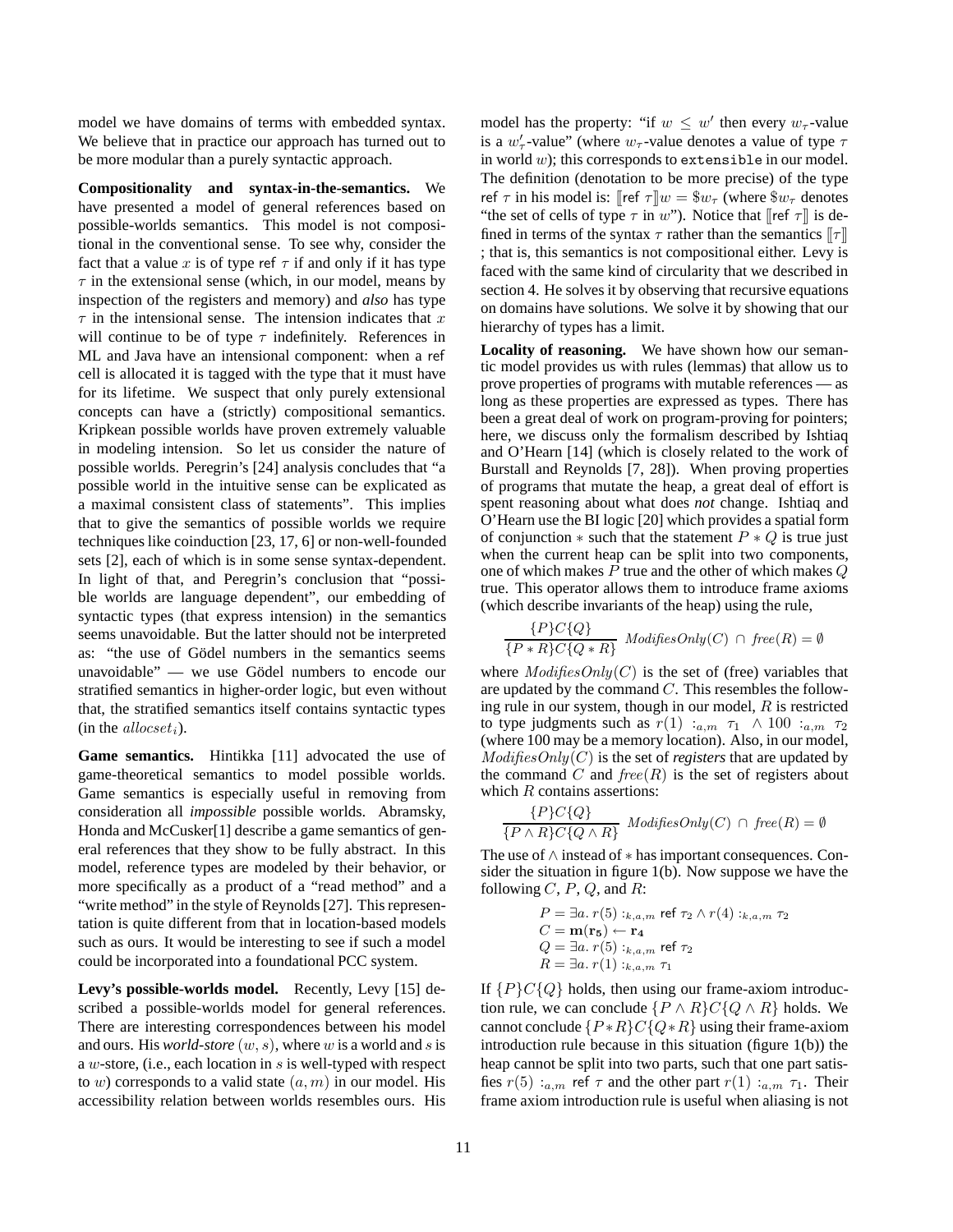expected to occur because their predicates  $R$  are stronger than just typing judgments.

**Other related work.** The use of a store typing mapping locations to types is not new. Tofte [32] uses this approach in his type soundness proof for polymorphic references. Tofte, however, makes use of coinduction to handle cycles in the memory graph. Harper [9] has shown how a progressand-preservation proof can be arranged so that there is no need for coinduction. Our model, meanwhile, can handle cycles in memory by virtue of the index  $k$ . For a reference to a memory cycle to be well-typed, we only need to know that it is well-typed to approximation  $k$ . With each memory dereference the k decreases. Hence, there is no need for coinduction.

A common feature of models of mutable state is that they specify *how* the state is allowed to vary over time. Models for *Idealized Algol* developed by Reynolds and Oles [27, 21, 22] make use of functor categories indexed by possible worlds or *store shapes* to specify how the size of the store, as well as its contents, may change at any point in the program. We note, however, that these models do not handle general references. Stark [30] (building on work done with Pitts on possible world models of the nu-calculus [26]) describes a denotational semantics for *Reduced ML* that includes integer references.

# **12 Future work**

All practical languages provide some means for managing memory, but the model that we have described does not allow memory to be reclaimed. Building a possible-worlds model that permits deallocation is challenging in the context of ML-style references where the type of a memory cell is fixed upon allocation; (technically, the difficulty lies in defining an extend-state relation that permits deallocation *and* is transitive). We are attempting to extend our possibleworlds model to allow region-based memory management.

Appel and McAllester's indexed model [5] has both a simple, nonextensional version and an extensional version using PERs. It is not trivial to make an extensional semantics for general references because the equivalence of two values depends on the set of their free locations. We intend to investigate this.

**Acknowledgements.** We would like to thank Peter O'Hearn for noting that our model is a possible-worlds model and for pointing out Paul Levy's related work, and the anonymous referees for various helpful comments and suggestions.

# **References**

[1] S. Abramsky, K. Honda, and G. McCusker. A fully abstract game semantics for general references. In *Proceedings Thir-* *teenth Annual IEEE Symposium on Logic in Computer Science*, pages 334–344, Los Alamitos, California, 1998. IEEE Computer Society Press.

- [2] P. Aczel. *Non-Well-Founded Sets*. Center for the Study of Language and Information, Stanford University, 1988.
- [3] A. J. Ahmed, A. W. Appel, and R. Virga. A stratified semantics of general references embeddable in higher-order logic. Technical Report TR-650-02, Princeton University, May 2002.
- [4] A. W. Appel and A. P. Felty. A semantic model of types and machine instructions for proof-carrying code. In *POPL '00: The 27th ACM SIGPLAN-SIGACT Symposium on Principles of Programming Languages*, pages 243–253. ACM Press, Jan. 2000.
- [5] A. W. Appel and D. McAllester. An indexed model of recursive types for foundational proof-carrying code. Technical Report TR-629-00, Princeton University, Oct. 2000.
- [6] J. Barwise and L. Moss. *Vicious Circles: On the Mathematics of Non-wellfounded Phenomena*. Cambridge University Press, 1996.
- [7] R. M. Burstall. Some techniques for proving correctness of programs which alter data structures. In B. Meltzer and D. Michie, editors, *Machine Intelligence 7*, pages 23–50. Edinburgh University Press, Edinburgh, Scotland, 1972.
- [8] M. P. Fiore, A. Jung, E. Moggi, P. O'Hearn, J. Riecke, G. Rosolini, and I. Stark. Domains and denotational semantics: History, accomplishments and open problems. Technical Report CSR-96-2, School of Computer Science, The University of Birmingham, 1996. 30pp., available from http://www.cs.bham.ac.uk/.
- [9] R. Harper. A note on: "A simplified account of polymorphic references" [Inform. Process. Lett. **51** (1994), no. 4, 201–206; MR 95f:68142]. *Information Processing Letters*, 57(1):15–16, 1996.
- [10] R. Harper, F. Honsell, and G. Plotkin. A framework for defining logics. *Journal of the ACM*, 40(1):143–184, Jan. 1993.
- [11] K. J. Hintikka. Impossible possible worlds vindicated. *Journal of Philosophical Logic*, 4:475–484, 1975.
- [12] P. Hudak, S. Peyton Jones, and P. Wadler. Report on the programming language Haskell, a non-strict, purely functional language, version 1.2. *SIGPLAN Notices*, 27(5), May 1992.
- [13] M. R. A. Huth and M. D. Ryan. *Logic in Computer Science: Modelling and reasoning about systems*. Cambridge University Press, Cambridge, England, 2000.
- [14] S. Ishtiaq and P. W. O'Hearn. BI as an assertion language for mutable data structures. In *Conference Record of POPL 2001: The 28th ACM SIGPLAN-SIGACT Symposium on Principles of Programming Languages*, pages 14–26, New York, 2001. ACM.
- [15] P. B. Levy. *Call-by-Push-Value*. Ph. D. dissertation, Queen Mary, University of London, London, UK, March 2001.
- [16] N. G. Michael and A. W. Appel. Machine instruction syntax and semantics in higher-order logic. In *17th International Conference on Automated Deduction*, June 2000.
- [17] R. Milner and M. Tofte. Co-induction in relational semantics. *Theoretical Computer Science*, 87(1):209–220, 1991.
- [18] G. Morrisett, D. Walker, K. Crary, and N. Glew. From System F to typed assembly language. *ACM Trans. on Programming Languages and Systems*, 21(3):527–568, May 1999.